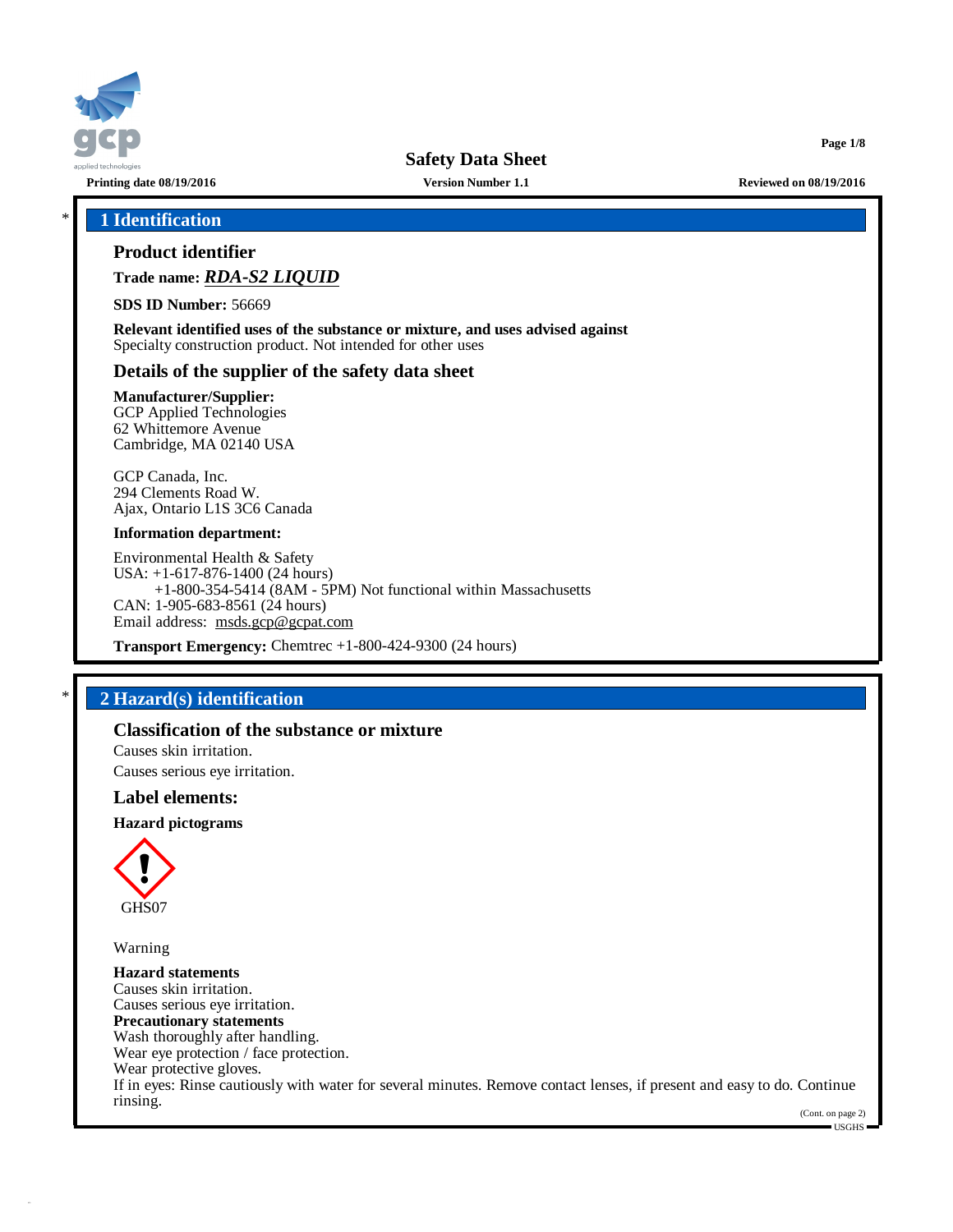**Printing date 08/19/2016 Version Number 1.1 Reviewed on 08/19/2016**

# **Trade name:** *RDA-S2 LIQUID*

IF ON SKIN: Wash with plenty of water. If eye irritation persists: Get medical advice/attention. If skin irritation occurs: Get medical advice/attention. Specific treatment (see on this label). **NFPA ratings (scale 0 - 4)**



# **HMIS-ratings (scale 0 - 4)**

**HEALTH**  FIRE REACTIVITY  $\boxed{0}$  Reactivity = 0 2

 $1$  Flammability = 1  $Health = 2$ 

# **Other hazards**

**Results of PBT and vPvB assessment**

**PBT:** Not applicable. **vPvB:** Not applicable.

# **3 Composition/information on ingredients**

# **Chemical characterization: Mixtures**

**Description:** Mixture of the substances listed below with additional nonhazardous ingredients.

#### **Hazardous components:**

1310-73-2 Sodium hydroxide 1.0-2.0%

**Additional information:** For the wording of the listed hazard phrases refer to section 16.

## \* **4 First-aid measures**

#### **Description of first aid measures**

**General information:** Get medical advice/attention if you feel unwell.

#### **After inhalation:**

Supply fresh air. If required, provide artificial respiration. Keep patient warm. Consult doctor if symptoms persist.

#### **After skin contact:**

Immediately wash contaminated skin with soap or mild detergent and water. If this chemical soaks clothing, immediately remove clothing and wash skin.

#### **After eye contact:**

Rinse cautiously with water for several minutes.

Seek immediate medical advice.

#### **After swallowing:**

Rinse mouth.

Do NOT induce vomiting.

#### **Information for doctor:**

**Most important symptoms and effects, both acute and delayed** Irritating to eyes.

(Cont. on page 3) USGHS

(Cont. from page 1)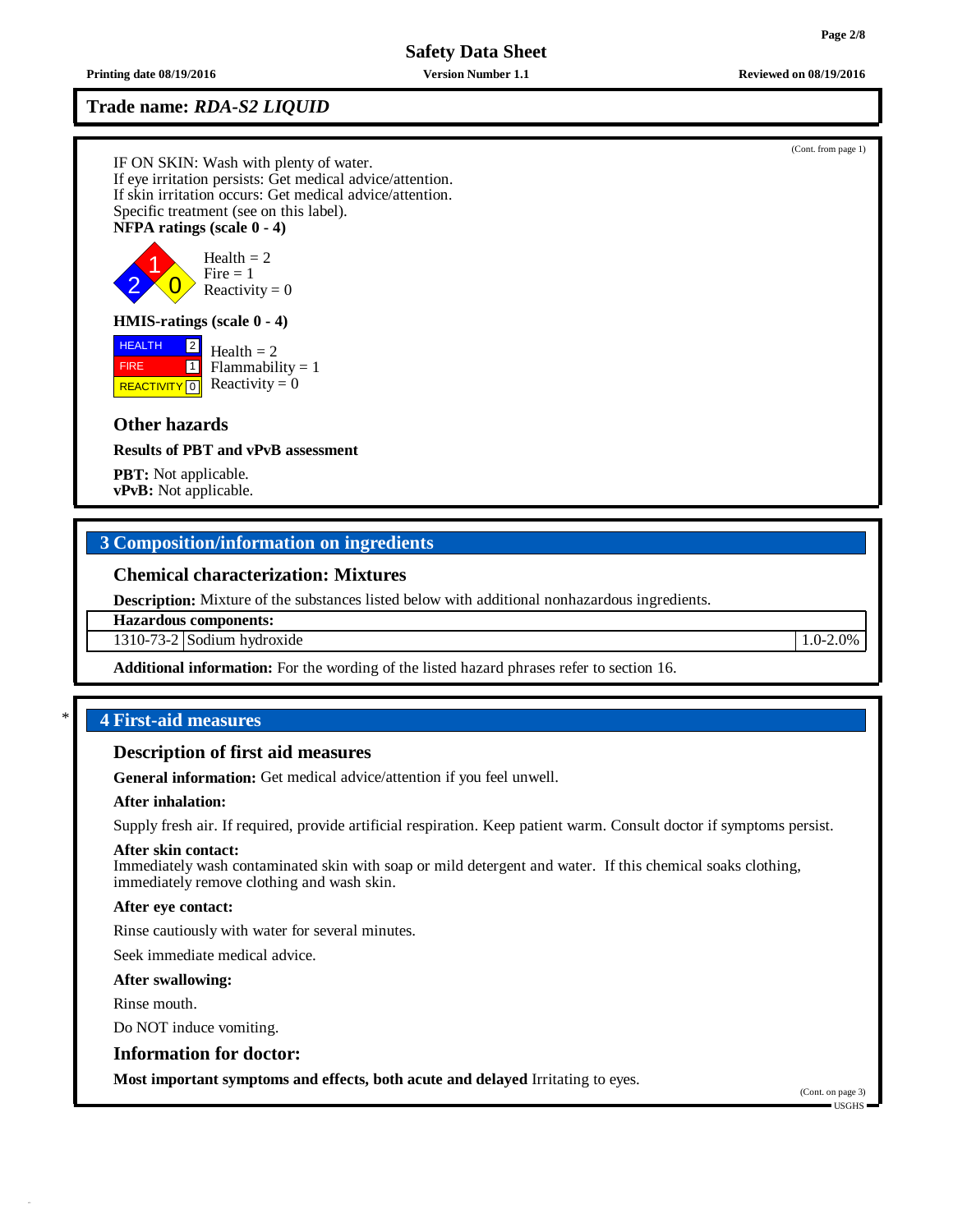(Cont. from page 2)

# **Safety Data Sheet**

#### **Printing date 08/19/2016 Version Number 1.1 Reviewed on 08/19/2016**

**Trade name:** *RDA-S2 LIQUID*

**Indication of any immediate medical attention and special treatment needed** No further relevant information available.

## **5 Fire-fighting measures**

**Special hazards arising from the substance or mixture** No further relevant information available.

**Additional information** Collect contaminated fire fighting water separately. It must not enter the sewage system.

## **6 Accidental release measures**

## **Personal precautions, protective equipment and emergency procedures**

Wear protective equipment. Keep unprotected persons away.

## **Methods and material for containment and cleaning up:**

Contain and/or absorb spill with inert material (i.e. sand, vermiculite) then place in a suitable container.

Sweep up spilled product into receptacles.

Dispose contaminated material as waste according to section 13 of the SDS.

#### **Reference to other sections**

See Section 7 for information on safe handling.

See Section 8 for information on personal protection equipment.

See Section 13 for disposal information.

# **7 Handling and storage**

## **Handling:**

## **Precautions for safe handling**

Open and handle receptacle with care.

Prevent formation of aerosols. Avoid contact with eyes, skin and clothing. Do not take internally. Practice good personal hygiene to avoid ingestion. Use only with adequate ventilation. Wash clothing before reuse. FOR PROFESSIONAL USE ONLY. KEEP OUT OF CHILDREN'S REACH.

Avoid contact with skin.

Avoid contact with eyes.

**Information about protection against explosions and fires:** No special measures required.

# **Conditions for safe storage, including any incompatibilities**

**Storage:**

**Information about storage in one common storage facility:** No special measures required.

**Further information about storage conditions:** Keep receptacle tightly sealed.

(Cont. on page 4) USGHS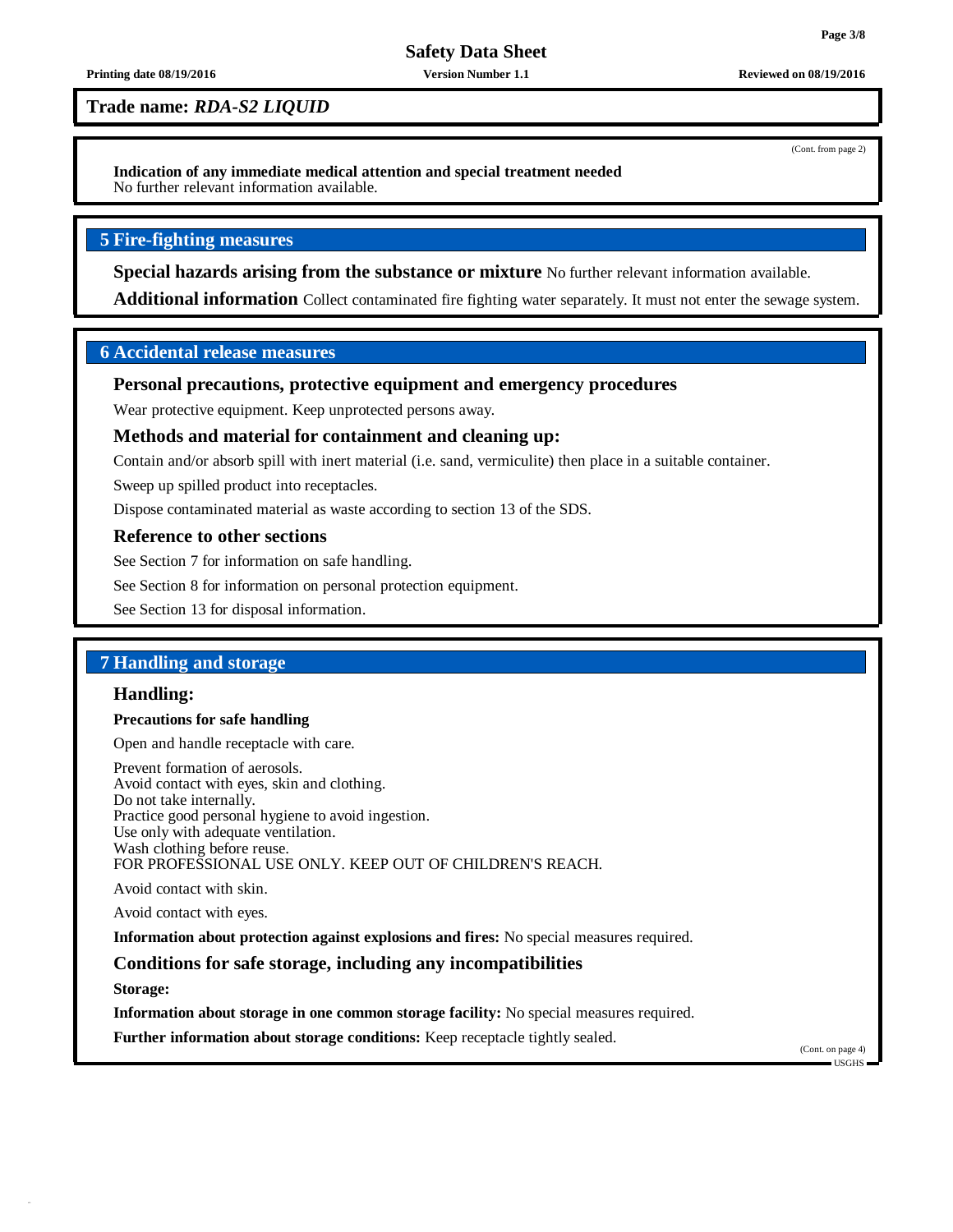# **Trade name:** *RDA-S2 LIQUID*

(Cont. from page 3)

**Specific end use(s)** No further relevant information available.

## \* **8 Exposure controls/personal protection**

**Additional information about design of technical systems:** No further data; see item 7.

## **Control parameters**

**Components with limit values that require monitoring at the workplace:**

#### **1310-73-2 Sodium hydroxide**

PEL (USA) Long-term value: 2 mg/m<sup>3</sup>

REL (USA) Ceiling limit value: 2 mg/m<sup>3</sup>

TLV (USA) Ceiling limit value:  $2 \text{ mg/m}^3$ 

**Additional information:** The lists that were valid during the creation were used as basis.

## **Exposure controls**

**Personal protective equipment:**

**General protective and hygienic measures:**

Avoid contact with the eyes and skin.

The usual precautionary measures for handling chemicals should be followed.

#### **Breathing equipment:**

Respiratory protection is not normally required. However, a chemical cartridge respirator with organic vapor cartridge and a prefilter for dusts/mists is required at or above the applicable exposure limits (consult exposure guidelines). If no limits exist, use an approved respirator whenever a vapor or mist is generated or if respiratory irritation occurs. Supplied air respirator (SCBA) is required at exposure levels above the capabilities of a chemical cartridge respirator.

#### **Protection of hands:**

Gloves should be worn to prevent skin contact and should be impermeable and resistant to the product. Rubber or other impervious gloves should be worn to prevent skin contact.

#### **Material of gloves**

Gloves should be worn to prevent skin contact and should be impermeable and resistant to the product.

#### **Eye protection:**



Safety glasses with side shield protection.

Safety glasses with side shields should be worn to prevent contact due to splashing. Under high vapor mist concentrations, tightly sealed goggles should be worn.



A face shield should also be worn if there is potential exposure to splash or spray.

#### **Body protection:**

Protective work clothing

Use personal protective equipment as required.

(Cont. on page 5)

 $\blacksquare$ USGHS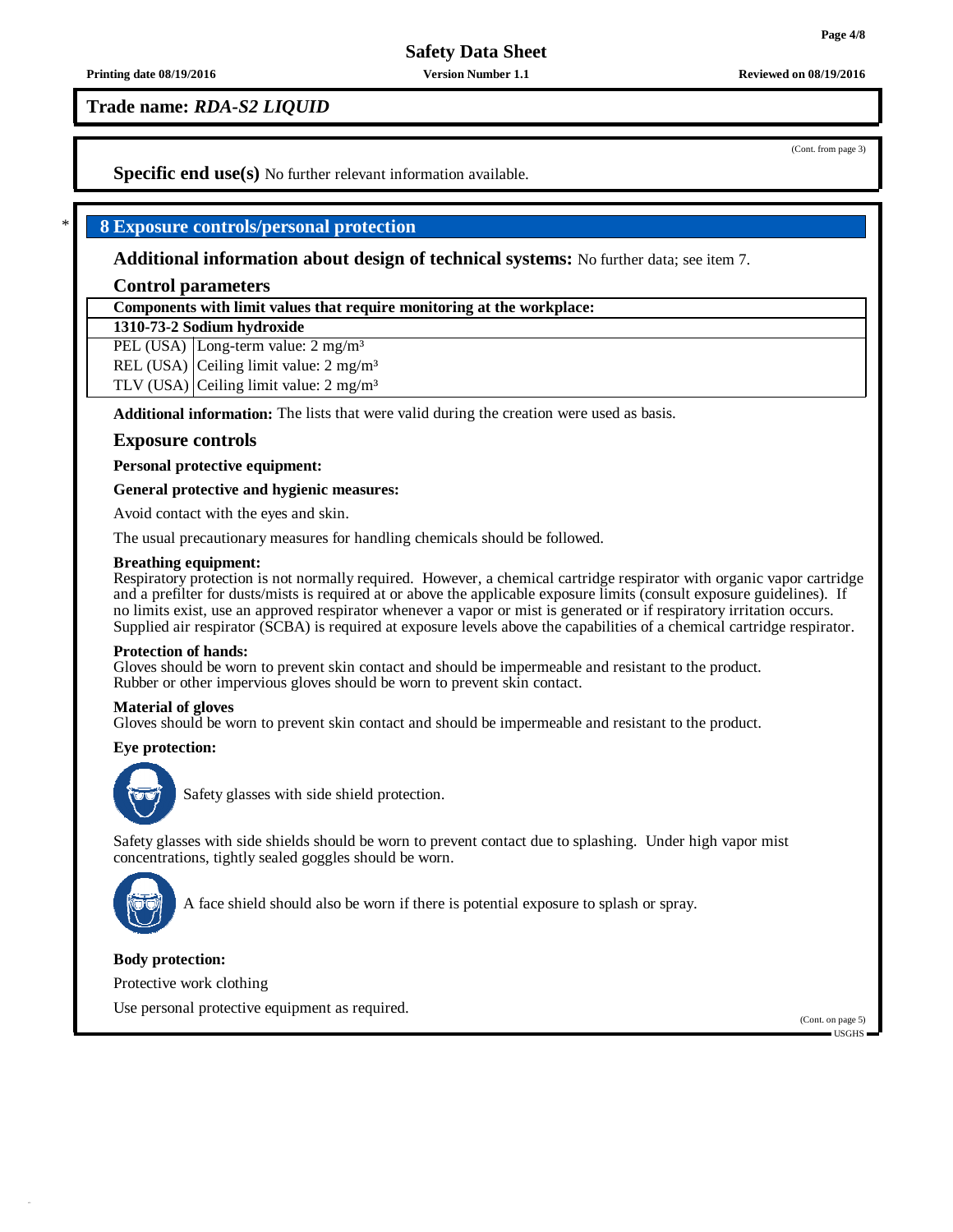**Printing date 08/19/2016 Version Number 1.1 Reviewed on 08/19/2016**

## **Trade name:** *RDA-S2 LIQUID*

Take off contaminated clothing.

| 9 Physical and chemical properties                                                                                              |                                                                                                  |  |  |
|---------------------------------------------------------------------------------------------------------------------------------|--------------------------------------------------------------------------------------------------|--|--|
| Information on basic physical and chemical properties                                                                           |                                                                                                  |  |  |
| <b>General Information</b><br>Appearance:                                                                                       |                                                                                                  |  |  |
| Form:<br>Color:                                                                                                                 | Liquid<br>According to product specification                                                     |  |  |
| Odor:<br>Odor threshold:                                                                                                        | Characteristic<br>Not determined.                                                                |  |  |
| pH-value $(\sim)$ at 20 °C (68 °F):                                                                                             | 5                                                                                                |  |  |
| <b>Change in condition</b><br><b>Melting point/Melting range:</b><br><b>Boiling point/Boiling range:</b><br><b>Flash point:</b> | Undetermined.<br>Undetermined.<br>$> 93$ °C ( $> 199$ °F)                                        |  |  |
| <b>Flammability (solid, gaseous):</b>                                                                                           | Not applicable.                                                                                  |  |  |
| <b>Decomposition temperature:</b><br>Auto igniting:<br>Danger of explosion:                                                     | Not determined.<br>Product is not selfigniting.<br>Product does not present an explosion hazard. |  |  |
| <b>Explosion limits:</b><br>Lower:<br><b>Upper:</b><br><b>VOC Content (max):</b>                                                | Not determined.<br>Not determined.<br>Not determined.                                            |  |  |
| Vapor pressure:<br>Density: $(\sim)$<br><b>Relative density</b><br><b>Vapor density</b><br><b>Evaporation</b> rate              | Not determined.<br>Not determined.<br>Not determined.<br>Not determined.<br>Not determined.      |  |  |
| Solubility in / Miscibility with<br>Water:                                                                                      | Not miscible or difficult to mix.                                                                |  |  |
| Partition coefficient (n-octanol/water): Not determined.                                                                        |                                                                                                  |  |  |
| <b>Viscosity:</b><br>Dynamic:<br><b>Kinematic:</b><br>Molecular weight                                                          | Not determined.<br>Not determined.<br>Not applicable.                                            |  |  |
| <b>Other information</b>                                                                                                        | No further relevant information available.                                                       |  |  |

# **10 Stability and reactivity**

**Reactivity** Stable under normal conditions.

**Chemical stability**

**Thermal decomposition:** No decomposition if used according to specifications.

**Conditions to avoid** No further relevant information available.

**Incompatible materials:** No further relevant information available.

(Cont. on page 6)

(Cont. from page 4)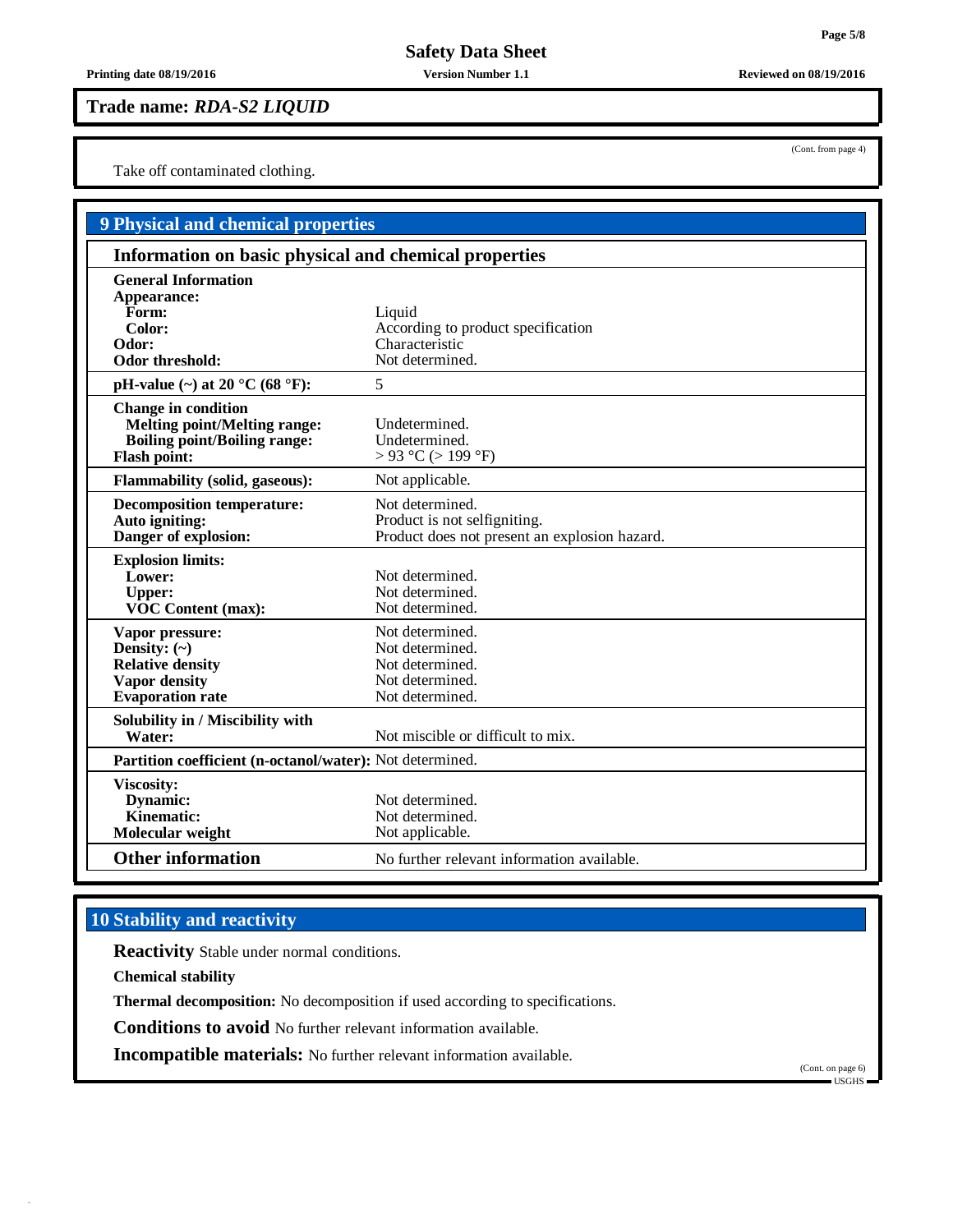(Cont. from page 5)

**Safety Data Sheet**

**Printing date 08/19/2016 Version Number 1.1 Reviewed on 08/19/2016**

## **Trade name:** *RDA-S2 LIQUID*

**Hazardous decomposition products:** Carbon monoxide and carbon dioxide

**Additional information:** See section 7 for information on handling, storage and conditions to be avoided.

## \* **11 Toxicological information**

## **Information on toxicological effects**

**Acute toxicity:**

**LD/LC50 values relevant for classification:**

**1310-73-2 Sodium hydroxide**

Dermal LD50 2000 mg/kg (rat)

## **Primary irritant effect:**

**on the skin:**

May cause sensitization by skin contact. Causes skin irritation.

**on the eye:** Causes serious eye irritation.

**inhalation:** No irritating effect expected

**Ingestion:**

#### **Additional toxicological information:**

**Carcinogenic categories**

**IARC (International Agency for Research on Cancer) Human Carcinogenicity:**

**Group 1- Positive, Group 2A- Probable, Group 2B- Possible, Group 3- Not Classifiable**

None of the ingredients is listed.

**NTP (National Toxicology Program)**

**K–Known to be carcinogenic, R–May reasonably be anticipated to be carcinogenic**

None of the ingredients is listed.

**OSHA-Ca (Occupational Safety & Health Administration)**

None of the ingredients is listed.

# **12 Ecological information**

## **Toxicity**

**Aquatic toxicity:** No further relevant information available.

**Persistence and degradability** No further relevant information available.

# **Behavior in environmental systems:**

**Bioaccumulative potential** No further relevant information available.

**Mobility in soil** No further relevant information available.

# **Additional ecological information:**

**General notes:** Not known to be hazardous to water.

# **Results of PBT and vPvB assessment**

**PBT:** Not applicable.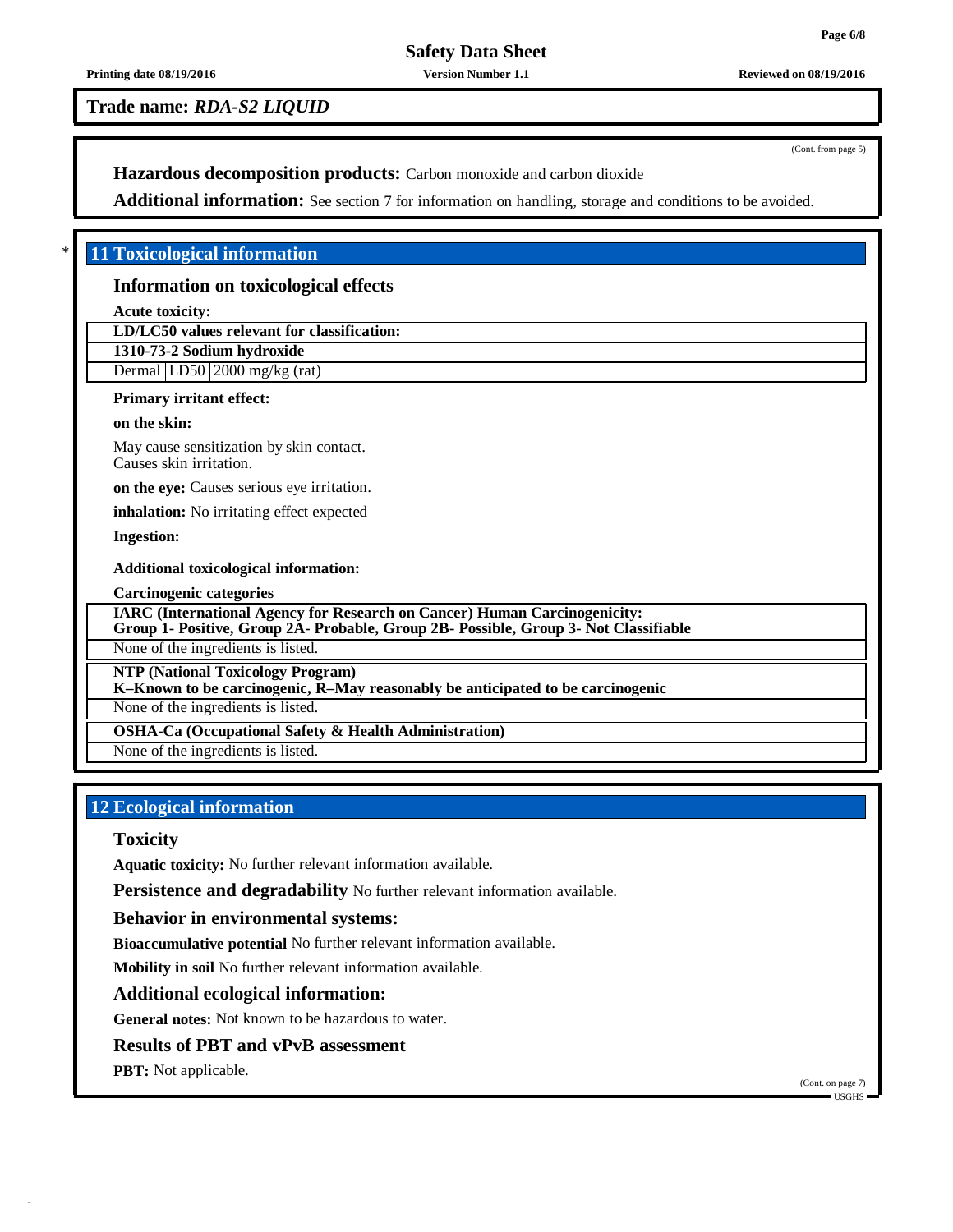#### **Printing date 08/19/2016 Version Number 1.1 Reviewed on 08/19/2016**

**Trade name:** *RDA-S2 LIQUID*

**vPvB:** Not applicable.

**Other adverse effects** No further relevant information available.

# **13 Disposal considerations**

**Waste treatment methods** Comply with Federal, State and local regulations.

**Recommendation:**



Must not be disposed of together with household garbage. Do not allow product to reach sewage system.

# **Uncleaned packagings:**

**Recommendation:** Disposal must be made according to official regulations.

| <b>14 Transport information</b>                           |                                                                                                          |
|-----------------------------------------------------------|----------------------------------------------------------------------------------------------------------|
| <b>UN-Number</b><br>DOT, IMDG, IATA                       | Not applicable.                                                                                          |
| UN proper shipping name<br>DOT, IMDG, IATÃ                | Not applicable.                                                                                          |
| <b>Transport hazard class(es)</b>                         |                                                                                                          |
| DOT, IMDG, IATA<br><b>Class</b>                           | Not applicable.                                                                                          |
| <b>Packing group</b><br>DOT, IMDG, IATA                   | Not applicable.                                                                                          |
| <b>Environmental hazards:</b><br><b>Marine pollutant:</b> | N <sub>0</sub>                                                                                           |
| <b>Special precautions for user</b>                       | Not applicable.                                                                                          |
|                                                           | Transport/Additional information: Not classified as a dangerous good for transport by road, rail or air. |
| <b>DOT</b><br><b>Remarks:</b>                             | Not Regulated.                                                                                           |
| <b>UN</b> "Model Regulation":                             | Not applicable.                                                                                          |

# \* **15 Regulatory information**

**SARA (Superfund Amendments and Reauthorization Act) Section 302/304 (extremely hazardous substances):** None of the ingredients is listed. **Section 313 Reportable Ingredients (Chemicals present below reporting threshold are exempt):** None of the ingredients is listed. **SARA Section 312/Tier I & II Hazard Categories:** Health Hazard - Skin Corrosion or Irritation (Cont. on page 8) USGHS

(Cont. from page 6)